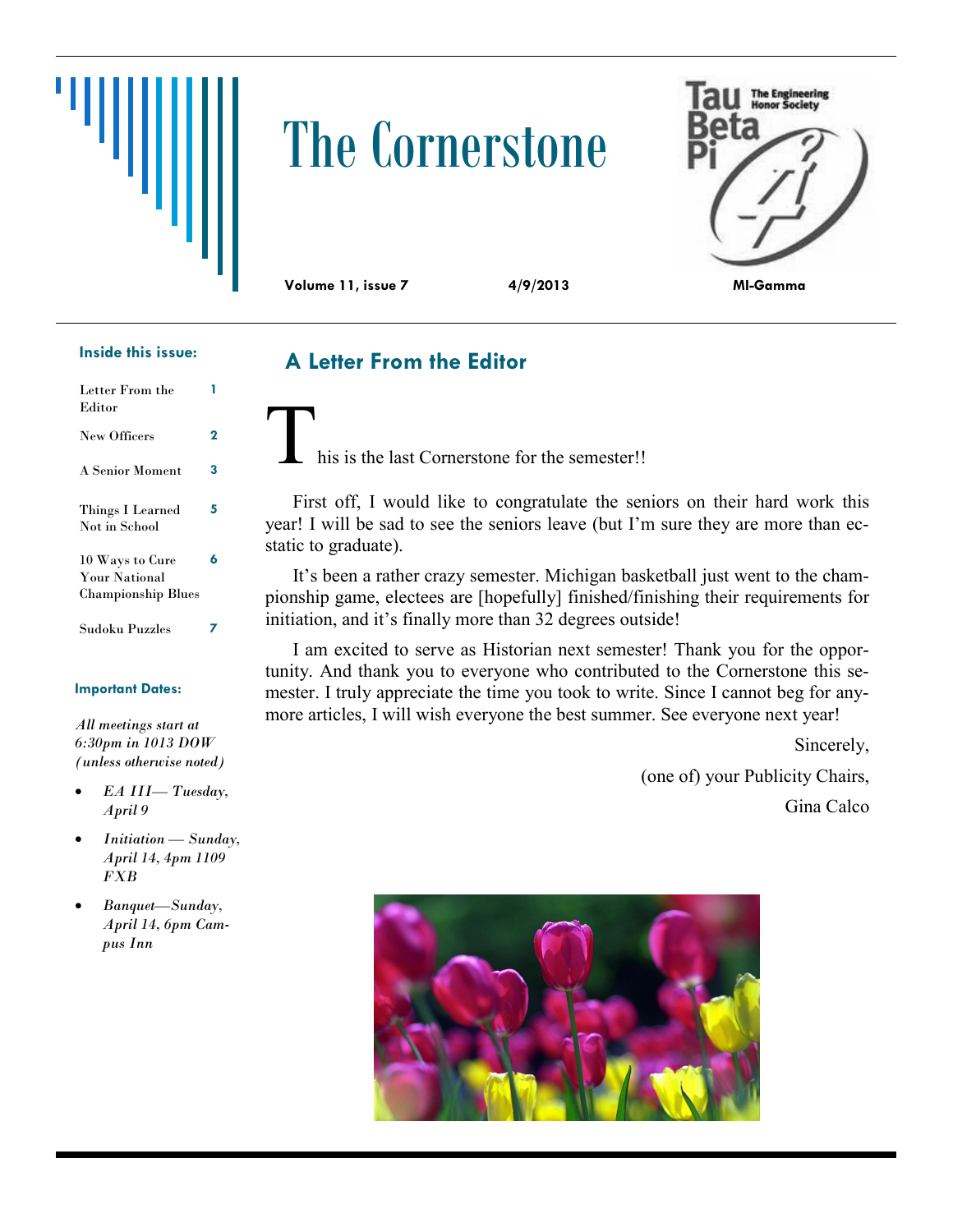## **Welcome to the New Officers: Fall '12**



President: Ryan Chen Vice President: Michael Angileri Secretary: Ariel Rose Treasurer: Joe Menzia External Vice Presidents: Mike Boyd and Natalie Eyke Website Chair: To be selected (application process) Service Chair: Marc Biondo Corporate Chair: Cam McBride Activities Chair: Jacob Texel Graduate Student Coordinator: Ethan Stark New Initiatives Chair: Shannon Liu K-12 Outreach Chair: Laura Kruger and Alex Waselewski Campus Outreach Chair: Josh Kempfer Intersociety Chair: Leo Devota Membership Chair: Kelsey Hockstad Operations Chair: Ruiqi Chen Publicity Chair: Ki-Joo Sung Historian: Gina Calco

Chief advisor: Paul Kominsky Alumnus advisor: Pritpaul Mahal Graduate student advisors: Mike Hand, Sarang Supekar (reelected for 1.5 years), Andy Boucher, Elson Liu, Nathan Rowley (elected for 0.5 years), and Kyle Lady (elected for 3 years)

\*Shoutout to [Kelsey Hockstad's](https://www.facebook.com/kelsey.hockstad) winning prediction of elections ending at 10:04pm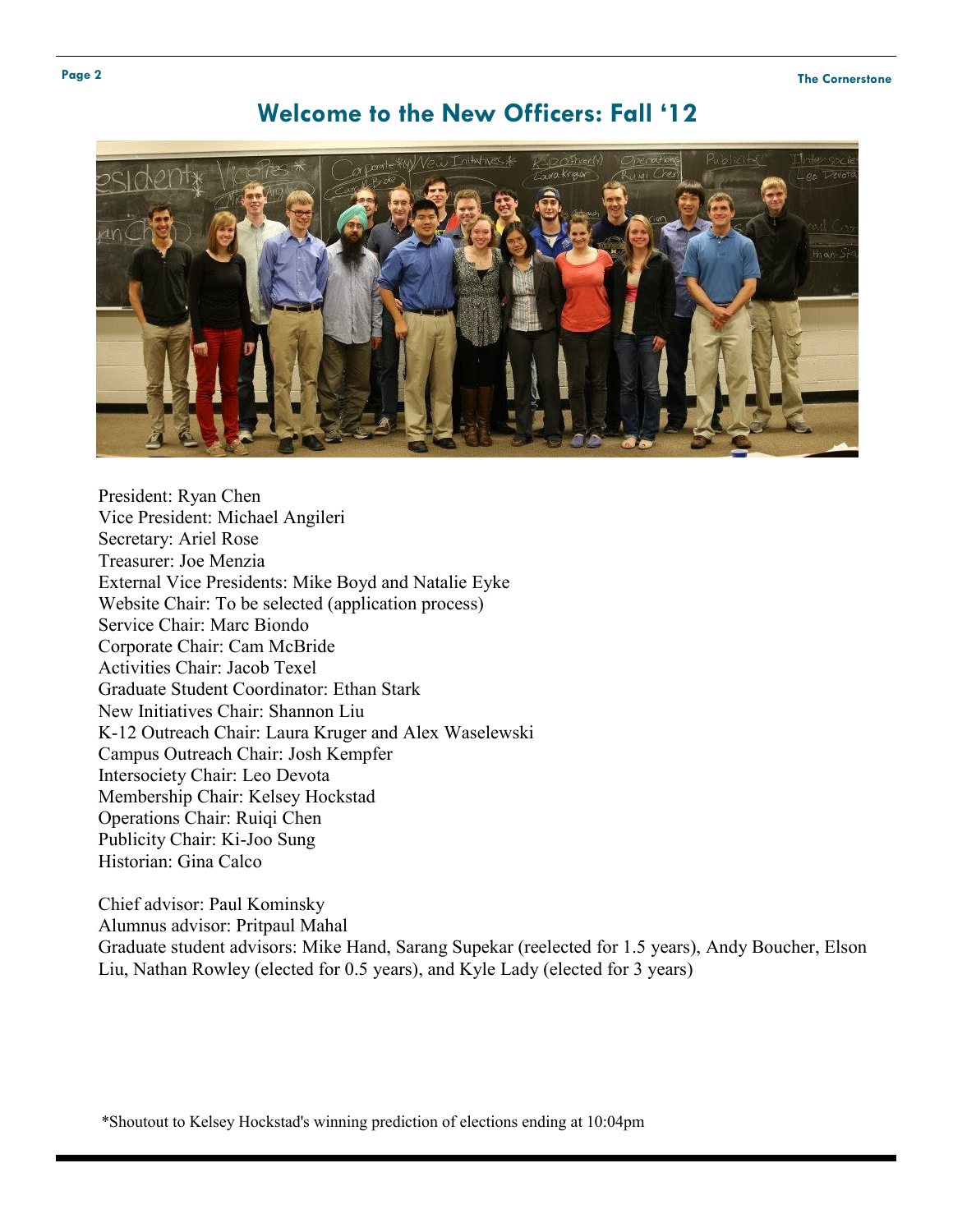## **A Senior Moment**

#### *Ryan Chen*

Full disclaimer: this is probably mostly me venting. I don't know that there's necessarily a strong takeaway message, but maybe there is. In any case, I want to talk a little about a "senior moment" that I had yesterday after yesterday's game that made me reflect quite a bit about what it means to be a student at the University of Michigan and a part of this community. Despite being from Orlando, FL, I was raised a Michigan fan by my parents, who both earned degrees here. For me, yesterday's game was one of the most heartbreaking losses I've experienced as a Michigan fan – worse than the 2006 Ohio State game, worse than the 2005 Rose Bowl against Texas, worse than any of the close losses our basketball team has suffered over the past few years (2011 vs. Duke, 2011 vs. Wisconsin, 2012 vs. Indiana, the list goes on).

Now, I'm not a true senior in the sense that I'm graduating, but I watched the game with many of my senior classmates and could feel their pain that last night would be their last time watching Michigan basketball in Ann Arbor, surrounded by their friends and classmates. Thus, after the game ended, we decided to move to the Diag to sing The Victors and The Yellow and Blue and to kiss the block M as a salute to our beloved university and all it has given us. We're musicians and artists, after all, and we felt the symbolism would be a fitting end to the night. After we arrived, we sang and felt each other's embraces – those that would ease the pain of a crushing loss. However, upon approaching the block M, we found that someone had vomited on it.

> " *All we wanted was a moment of beauty and poeticism in a time of sadness.* **"**

Let me pause there for a second – someone vomited on the M. The additional effort that it would have taken to divert that vomit elsewhere was apparently too much to spare a symbol of our university that indignity. Well, we weren't discouraged, so a friend of mine ran to the UGLi to retrieve a roll of paper towels and cups of water. Then, our group proceeded to clean the M on our hands and knees. For 10 minutes, we scrubbed the M of someone else's vomit. Upon returning from throwing away all of the soiled paper towels, we found multiple students wanting to step on the M, because, well, they were entitled to since they had already taken their first Blue Book exam. We tried to explain to these students why we would appreciate them refraining from doing so. We were trying to be reverent to our university, we had just spent quite some effort in cleaning vomit off of it, and, in the aftermath of a loss, we should be united in upholding what is great about our university, including its symbols. Of course, they belligerently refused and proceeded to threaten with violence for their inalienable right to step on the M. Thankfully, cooler heads prevailed and no fights erupted, but boy, we were screaming at each other for quite some time.

Now, you might say, "Why does it matter? The M on the Diag is just a piece of metal in the ground." I'm completely with you; I don't believe any of the superstition surrounding it. However, the fact remains that it is one of the more recognizable symbols of our university, especially to students and alumni. And, if a group of students chooses to be reverent to this symbol, why purposely obstruct their ability to do so?

In the meantime, a separate congregation of about 50 students had assembled by one of the stone benches on the Diag, chanting such inanities as "Fuck Louisville!" I hope I don't have to explain to you why this behavior is ridiculous. They aren't our rival and they were victorious in a game in which both teams played great basketball. The game was an opportunity to behold what is great about our university independent of the re-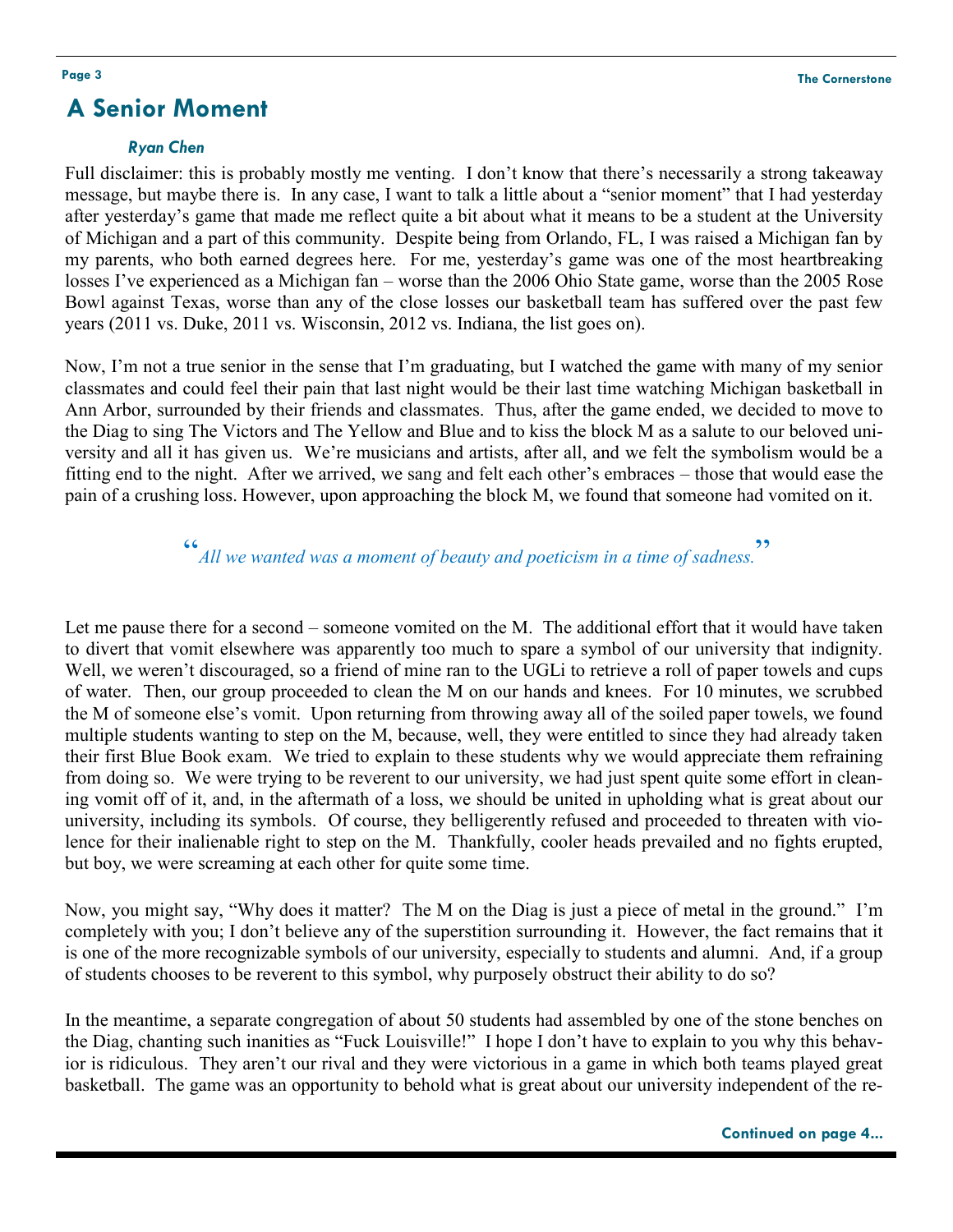#### **Volume 11, issue 7 Page 4**

#### **Continued from page 3...**

sult. Instead, it seems we were cognitively limited to childish and petty chants.

This reflection leads me to a larger point about what it means to be a Michigan Wolverine. We'd like to think that it means something to say that you attend or graduated from the University of Michigan, that there is a reason that we call ourselves "the leaders and best." Call it arrogance, but we'd like to think that students at Michigan are superior to most – in intellect, in character, in action – and that we have appreciation and respect for the finer and subtler things in life. I don't know that saying all of this to you is particularly useful in the sense that I don't think any of you would act the way those dimwits on the Diag did. However, I think I feel strongly enough about it because I think I might be able to impart some sense of how much importance some people place on their ties to our school. With this commonality, we all represent each other as fellow Wolverines. Do we have no appreciation for our university? And, if not, do we have no respect for others' appreciation? **All we wanted was a moment of beauty and poeticism in a time of sadness.** Seeing my graduating senior friends disappointed and enraged by the behavior of their fellow students was both maddening and heartbreaking.

Ultimately, we didn't fight on the Diag because I reminded my friends about how ugly it looks when a fan base fights itself (think RichRod era). There were reporters and photographers all around and that image certainly wasn't how we wanted to present ourselves, not to mention that there were police around and one of my friends had to go teach high school band this morning.

In any case, I think I wanted this article to have some kind of message about respect, class, and loving Michigan. Instead, I think I'm just even more depressed about what happened yesterday. Maybe it's an overreaction, but what the hell, the pain is still fresh. I hope my venting wasn't too intolerable to y'all.

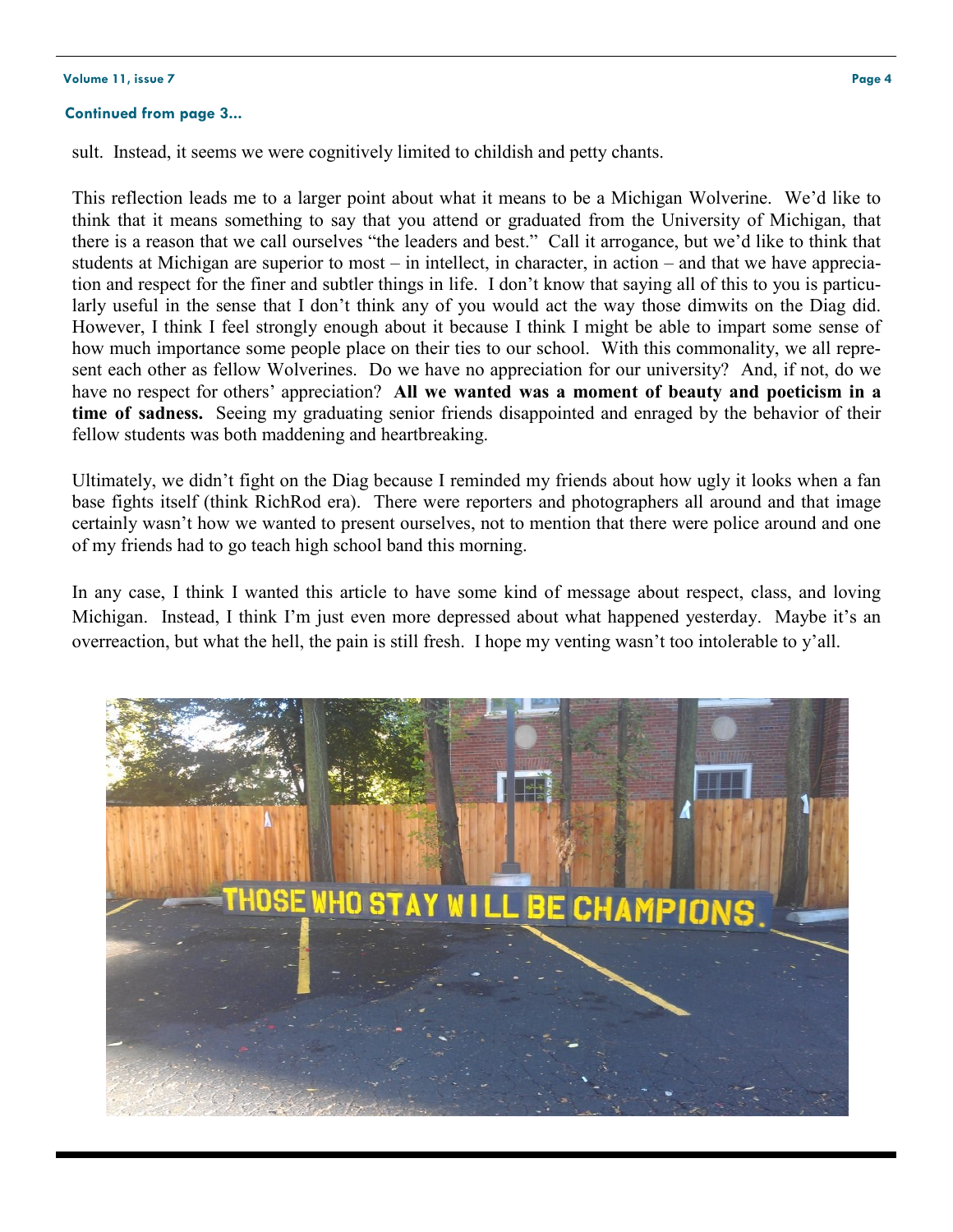# **Things I learned this Semester That Aren't School-Related**

#### *Nick Cobane*

I've learned a lot of interesting things this semester, none of which were learned in school. Allow me to share:

- When "Papa" John Schnatter started his pizza business, he would dig through Domino's dumpsters for customer contact sheets to find customers.
- Omaha, Nebraska has the highest per-capita of millionaires of any city in the U.S. , and is also the birthplace of the Reuben sandwich
- $\bullet$  Jay-Z actually only owns less than  $1/15<sup>th</sup>$  of a percent of the Brooklyn Nets; 80% of the franchise is owned by Russian billionaire Mikhail Prokhorov
- During the American Civil War, the King of Thailand offered Abraham Lincoln a battalion of war elephants, but Lincoln politely declined, forever dooming Civil War re-enactments to be infinitely less awesome.
- If you had invested in \$1.00 worth of bitcoins in 2010, it would be worth over \$300,000 today
- There are mites living on your eyelashes AND THEY LOOK LIKE THIS

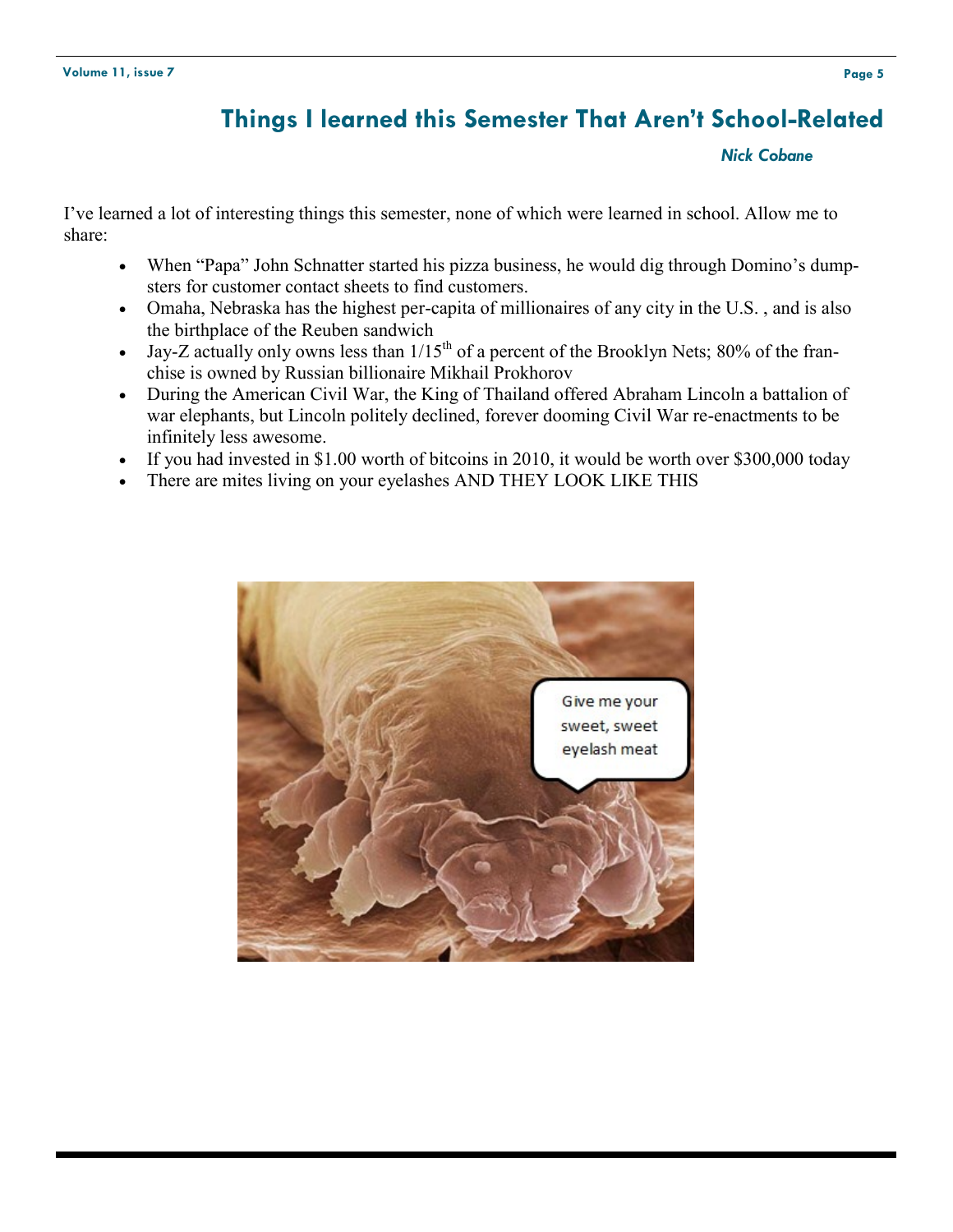## *10 Ways to Cure Your National Championship Blues*

#### *Nick Cobane*

- 1. Watch GIFs of Rick Pitino dodging imaginary bullets <http://sprtshumor.lockerdome.com/media/107156277>
- 2. Go to the firing range and shoot real bullets. Hang your brackets and/or midterms as targets for bonus feel-good points [www.firearmexchange.com](http://www.firearmexchange.com)
- 3. Watch the *Game of Thrones* episode you missed because you were cramming in homework / driving to Atlanta. find it yourself
- 4. Pretend you feel better about doing homework than going to Atlanta.
- 5. Listen to *The 20/20 Experience* on repeat until you've danced yourself to blissful exhaustion www.ifyoudontalreadyhavethisalbumwerenotfriends.com
- 6. Play Nick Cobane in basketball and realize that you could be worse
- 7. Annihilate fellow engineers with foam projectiles at the Nerf gun war on 4/13 <http://spider.eecs.umich.edu/~tbp/>
- 8. Drown your sorrows in pork buns and dumplings at the Undergrad Happy Hour on Friday 4/12 <http://spider.eecs.umich.edu/~tbp/>
- 9. Desperately scramble for DA status for glory and awesome TBP swag
- 10. Realize that you're an engineering student and you didn't have time for this basketball nonsense anyway <https://ctools.umich.edu>

Things not to do:

- Look at pictures of foul calls
- Watch any ESPN
- Buy 'Michigan NCAA Champions 2013' shirts at a steep discount
- Set objects on fire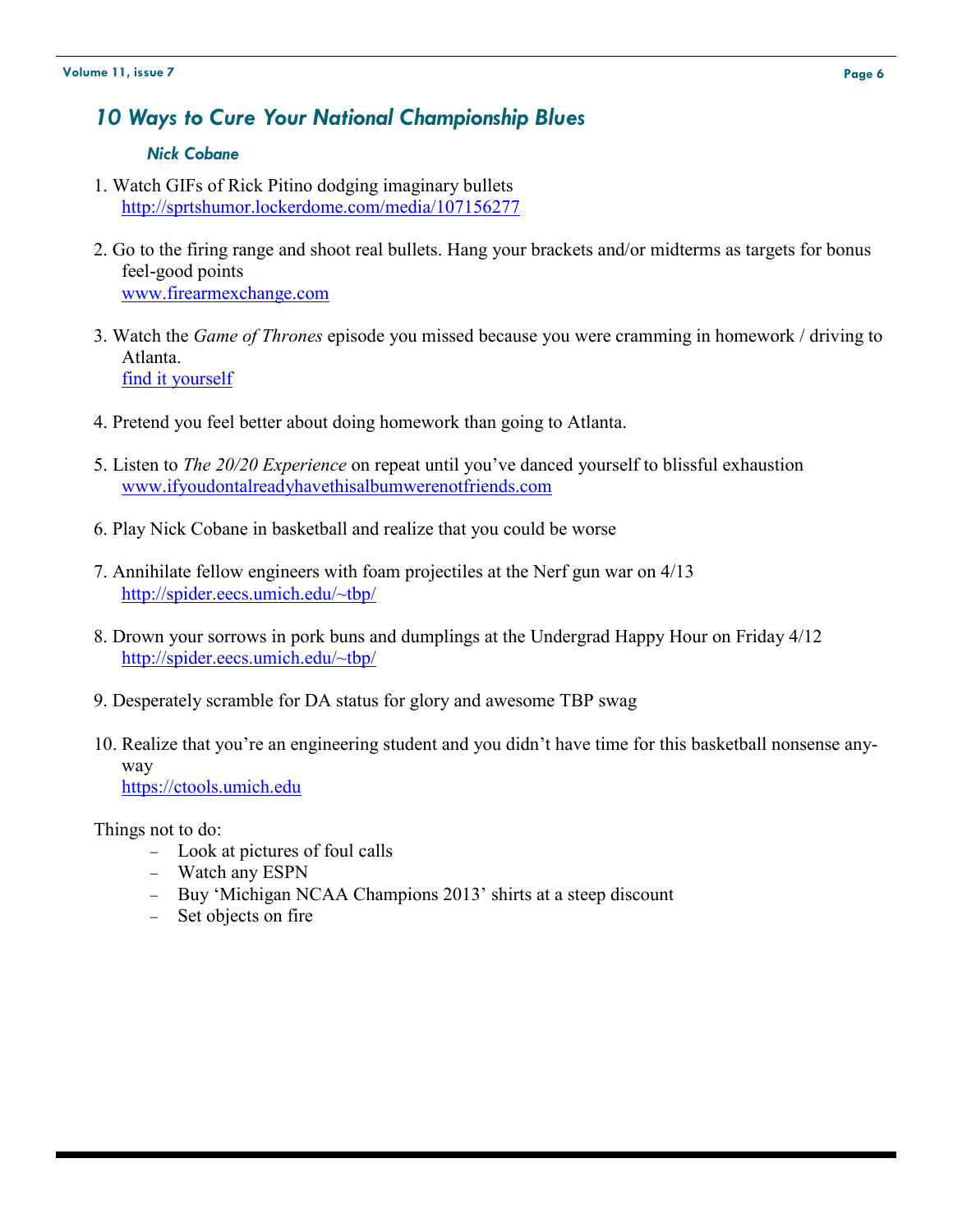**Volume 11, issue 7** 

# *Sudoku Puzzles*

| 7                       |   |                         | 8            | $\mathbf{3}$ |                         |                  |                  | 6           |
|-------------------------|---|-------------------------|--------------|--------------|-------------------------|------------------|------------------|-------------|
| $\overline{\mathbf{6}}$ |   | 5                       |              |              | $\overline{\mathbf{4}}$ | 7                | $\boldsymbol{2}$ |             |
| $\frac{4}{3}$           |   |                         | 5            | 6            |                         |                  |                  |             |
|                         |   |                         |              |              |                         | $\boldsymbol{2}$ |                  | 9           |
|                         | 9 |                         |              |              |                         |                  |                  |             |
|                         |   | 7                       | $\mathbf{1}$ |              |                         |                  |                  |             |
| 5                       |   |                         |              |              | 9                       |                  | 8                |             |
|                         | 6 | $\boldsymbol{4}$        |              | 5            |                         |                  |                  | $\mathbf 2$ |
|                         | 3 | $\overline{\mathbf{c}}$ |              | 8            |                         | 1                | 7                |             |



| $\boldsymbol{2}$          |   |                         |                | 8              |   |              | 1           | 5 |
|---------------------------|---|-------------------------|----------------|----------------|---|--------------|-------------|---|
|                           |   |                         |                | 7              |   | 3            | $\mathbf 2$ |   |
| 7                         |   |                         |                | $\mathfrak{z}$ |   |              |             | 6 |
| $\overline{\overline{3}}$ |   | 5                       |                |                |   |              | 4           |   |
| $\overline{\mathbf{8}}$   |   |                         | 3              | 4              | 6 | $\mathbf{1}$ |             | 7 |
| $\mathbf{1}$              |   |                         |                | 9              | 8 |              | 6           |   |
|                           |   | $\overline{\mathbf{c}}$ | $\overline{7}$ |                |   | 9            |             |   |
|                           | 7 |                         |                |                |   |              | 3           |   |
| 5                         |   | 8                       |                |                |   |              |             |   |